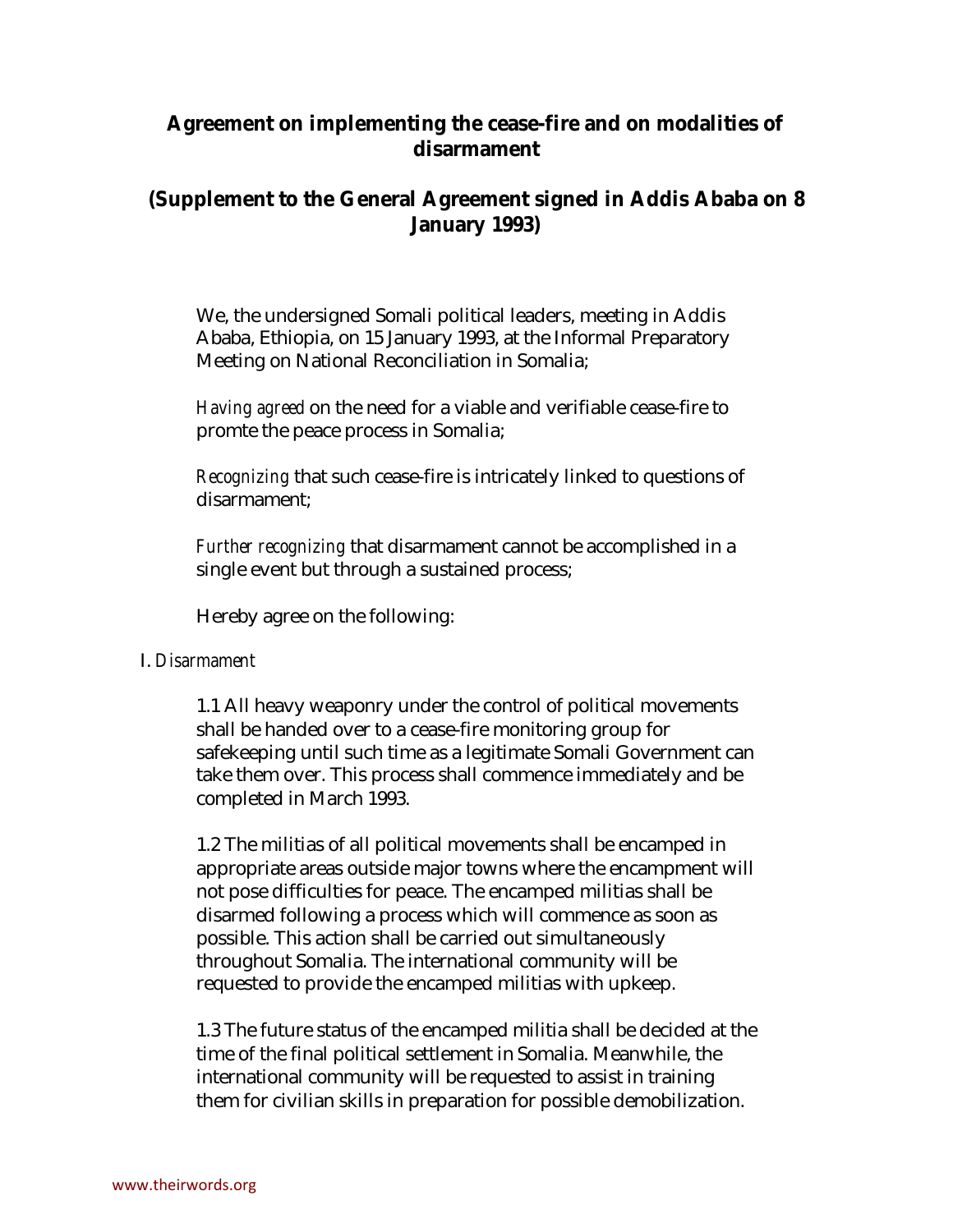1.4 All other armed elements, including bandits, shall be disarmed immediately and assisted through rehabilitation and integration into civil society.

## II. *Cease-fire monitoring group*

2.1 A cease-fire monitoring group comprising UNITAF/United Nations troops shall be established immediately. There shall also be a committee composed of representatives of the warring factions to interlocute with the monitoring group and observe the implementation of the agreement by UNITAF/United Nations troops.

III. All sides agree in principle that properties unlawfully taken during the fighting shall be returned to the lawful owners. This shall be implemented as and when the situation allows.

IV. All POWs shall be freed and handed over to the International Committee of the Red Cross and/or UNITAF. This process shall commence immediately and be completed by 1 March 1993.

The present agreement shall enter into effect on 15 January 1993.

- 1. Somali Africans Muki Organization (SAMO) Mr. Mohamed Ramadan Arbow, Chairman
- 2. Somali Democratic Alliance (SDA) Mr. Mohamed Farah Abdullahi, Chairman
- 3. Somali Democratic Movement (SDM) Mr. Abdi Muse Mayow, Chairman Col. Mohamed Nur Aliyou, Chairman (SNA)
- 4. Somali National Democratic Union (SNDU) Mr. Ali Ismael Abdi, Chairman
- 5. Somali National Front (SNF) General Omar Hagi Mohamed Hersi, Chairman
- 6. Somali National Union (SNU) Dr. Mohamed Ragis Mohamed, Chairman
- 7. Somali Patriotic Movement (SPM) General Aden Abdillahi Noor, Chairman
- 8. Somali Patriotic Movement (SPM) (sna) Col. Ahmed Omar Jess, Chairman
- 9. Somali Salvation Democratic Front (SSDF) General Mohamed Abshir Musse, Chairman